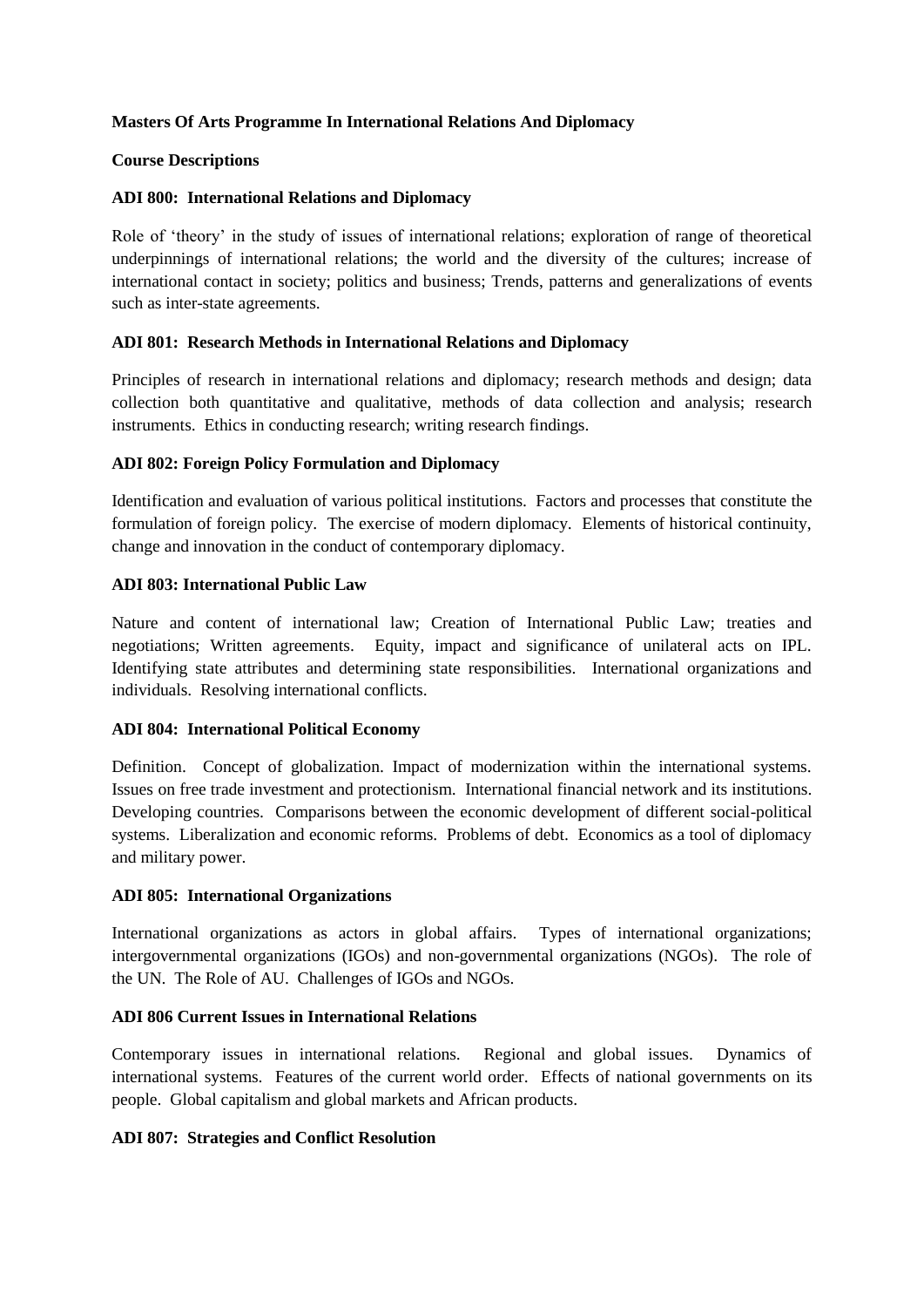Formulation of policies on war and peace. Planning the course of action. Factors influencing strategic action. Prevention of war. States as agents of peace; Role of international organizations

### **ADI 808: International Trade, Banking and Finance**

Measurements of current economic insight into poverty, wealth and development. Economic analysis in addressing problems of growth and development. Concepts of international trade theory. Nations and their comparative advantages. National accounts and balance of payments. Current international economic problems. Debt crisis and structural adjustment programmes.

### **ADI 809: Global Communications, Media and International Affairs**

Global media scene and its impact on diplomacy and world affairs; news-gathering methods; professional principles and constraints; media performance; context, profit-making structures; politics, ethics and ideologies; communication and conflicts transformation.

### **ADI 810: Global Conflicts**

Origins of violence and conflict; types of global conflicts; international politics; notions of balance of power; conceptual frameworks of global conflicts. Theorizing global peace and development.

# **ADI 811: Contemporary International Political Order**

Modern political institutions and ideas that govern them: democracy, human rights, the free market economy, rule of law and universal suffrage.

## **ADI 812: Postmodernism, International Relations and Diplomacy**

Periodization in political history. Post-modernity: Concepts, values of economic, human, cultural and political dimensions. Socio-political and economic developments in the world since the fall of communism and the dissolution of Soviet Union. The concept of post-modernism developed by authors such as Kojev, Fukuyama, Baudrillard and Lyotard.

#### **ADI 813: International Environmental Politics**

International environmental law and politics. Global environmental issues facing the earth. Nature of environmental problems. Coalition-building and mobilization amongst states. Competition over scarce resources as a cause of conflict and war, future of such conflicts due to depletion of natural resources.

#### **ADI 814: Seminar**

Topics shall include but not limited to international relations foreign policy.

# **ADI 815: Sports in International Relations and Diplomacy**

Historical background of sports. Enhancement of international relations through diplomatic activity in the international sports. The World Cup, Olympic Games and other organized games. Conflicts in sports. Security and terrorism in sports. Ethical issues in international sports.

# **ADI 816: Women and International Relations**